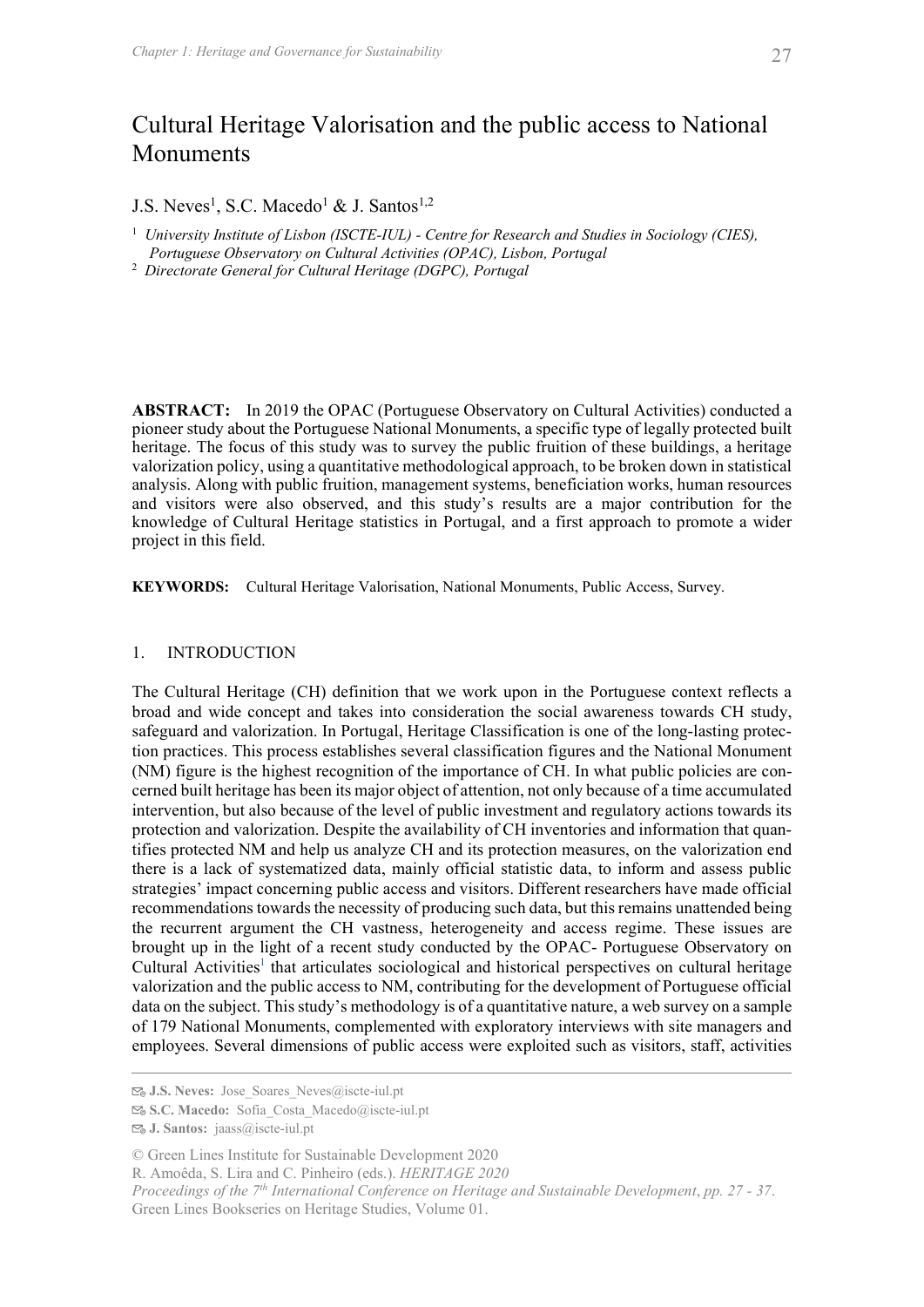and facets. Field work was done in 2019. Both quantitative and qualitative data are relevant for *R. Amoêda, S. Lira & C. Pinheiro (eds.)*<br> **R. Amoêda, S. Lira & C. Pinheiro (eds.)**<br> **and facets. Field work was done in 2019. Both quantitative and qualitative data are relevant for<br>
this study. We present our findings i** heritage institutions are averse to statistical information of the inquired dimensions for the analyzed two first years of the study (2017 and 2018). The aim is to provide a contribution towards the knowledge of the current reality of built cultural heritage, of the impact of public policies, of the cultural practices of Portuguese citizens and foreign tourist, and also of the concerns that undermine the development of statistical data and how to overcome them. *R. Amoêda, S. Lira & C. Pinheiro (eds.)*<br> *R. Amoêda, S. Lira & C. Pinheiro (eds.)*<br>
and facets. Field work was done in 2019. Both quantitative and qualitative data are relevant for<br>
this study. We present our findings in

A first reflection recognizes the lack of statistic data for CH until the beginning of the 21st century, and even then, only partial information was made available. This has an explanation that can be found on the nature of heritage safeguard and valorization procedures in Portugal. When the Cultural Heritage framework was being developed, from the mid-19th century onwards, the main concern resided on its safeguard. Protection, defense and restoration came together in the need to avoid the loss of monuments (Custódio, 2011:382; Maia, 2007). In Portugal, as well as in the vast majority of European countries or regions, the concept had already evolved from the historical monument (Choay, 2000). It rested on monumental buildings and ruins (architectural and archaeological) that were representative of the country's history but also that carried in them a social and meach reads. Pread work was abend pointly and punital twist and quantity and a green the meach in the mission of the mission of the mission of the mission of the mission of the mission of the several and inferinge in t manded more than theoretical approaches; it demanded action. Heritage classification was the adopted procedure. Classification – a sort of listing – is a legal process through which the State recognizes the value of heritage monuments, groups of buildings and sites of relevance to national identity. This legal and administrative process means that monuments are under special protection and that their safeguard is a matter of importance to the State. The State, through this heritageoriented action defines what should or shouldn't be protected and preserved as well as socially recognized as so (Fortuna, 2012:24), The Authorized Heritage Discourse (Smith, 2006) is also reflected in this protection procedure.

Classification remains the longest practice towards heritage protection in Portugal, an exclusive governmental act based on a set of legal provisions that comply with mandatory and responsible criteria applied to certain monuments, groups of buildings and sites. By the end of the 19th century the word Monumento Nacional (National Monument) – the adopted definition for all significant and relevant cultural assets – was used thoroughly in official and legal documents. NM materialized the collective identity, embodying these buildings with a cultural and social value nationwide that justified State driven policies and practices. Between 1906 and 1910 around 500 cultural assets were declared as National Monuments. In 2019 more than 4,000 monuments, groups of buildings and sites are classified as cultural assets in Portugal; more than 800 are NM. Heritage safeguard – through the classification process – remained the primary strategy in Portuguese public policies. The framework of cultural heritage was established around this procedure and the National Monument set in its center. relected in its protection procedure.<br>
Classification remains the longest practice towards heritage protection in Portugal, an exclusive<br>governmental act based on a set of legal provisions that comply with mandatoy and res Classification remains the longari practic towards heritage protection in Porugal, an exclusive<br>governmental act based on a set of legal provisions that comply with mandatory and responsible<br>the word Monumento Nacional (Na critrin applied to ecrtain monuturals, groups of buildings and sitts. By the ead of the 19th century<br>index and relevant cultural actsets — was used thoroughly in official and legal documents. MM material-<br>ind the collectiv

The expansion of the scope and definition of CH, that has on the Faro Convention of 2005 one of its last writing, led to the redefinition of the established cultural heritage framework (Thérond, 2009). More emphasis was then placed on valorization practices.

that justified State driven policies and practices. Between 1906 and 1910 around 500 cultural<br>assets were declared as National Monuments. In 2019 more than 4,000 monuments, groups of<br>buildings and sites are classified as c This emphasis was due not only to the enlargement and heterogenization of CH, but also to the expectations placed upon heritage. A recognition of CH as a fundamental resource, key element of differentiation, notoriety and attraction resulted in high levels of public investment in heritage buildings (Rypkema, 2009). From the Cultural Policies point of view, heritage represents a rele-Many heritage assets feature in territorial attraction plans, and they play an important role in urban in several Portuguese regions. Conservation and enhancement of cultural heritage remain the main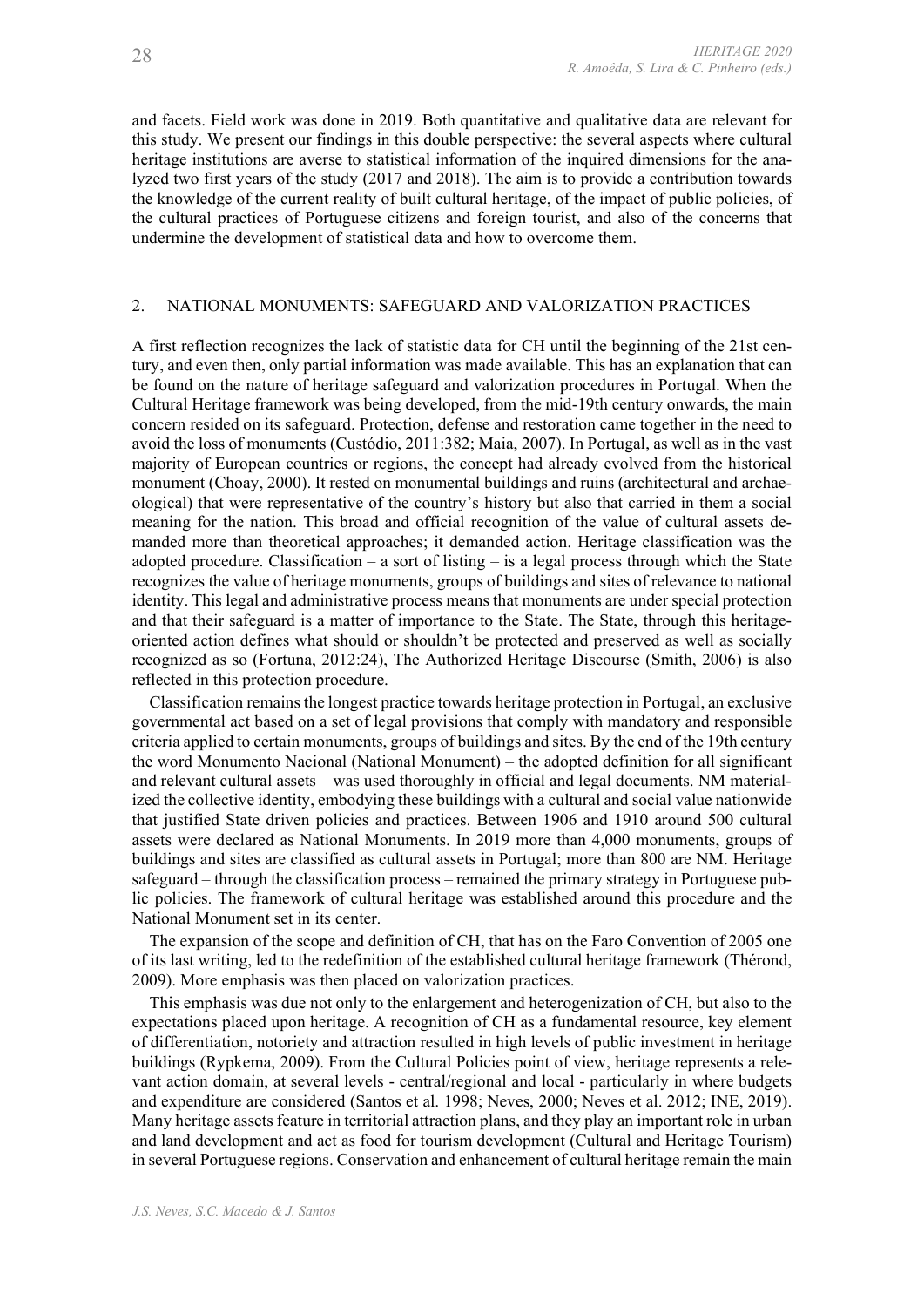objective of local cultural policies, whether they apply them alone or in connection with the cen-Chapter 1: Heritage and Governance for Sustainability<br>
objective of local cultural policies, whether they apply them alone or in connection with the cen-<br>
tral State (Silva et al. 2013:116-117). Cultural Heritage counts (C tivating heritage resources, are sought for. They rest on this expectation of heritage's capable contribution towards economical promotion, wealth generation, and community sustainable development (Greffe, 2009).

But how can CH fulfil these expectations when we do not have systems for measuring the uses of NM and inform central/regional and local development strategies? Monitoring and assessing cultural heritage valorization impacts is what allows for territorial development. Is CH in Portugal averse to statistic? A necessary attention towards analytical data must accompany the development of heritage valorization processes.

In the center of the question lies the public fruition of cultural heritage. From the end of the 17<sup>th</sup> century, touring in historical places, was a common practice in Europe and considered a civilizing endeavor (Ortigão, 1896). Citizens were invited to visit their historical monuments and as a result a wide-ranging access to heritage monuments and sites was claimed (Alves, 2009:330). Mainly because heritage comprised an educational purpose and considered that a broader recognition of the value of cultural assets led to more action in its preservation. From 1910 (Portuguese Republic) onwards, along with relevant issues such as safeguarding, conservation and restoration and heritage education, the fruition of CH had its own set of strategies (Custódio, 2010:99). Some of the most important one was the allocation to public visit of certain heritage buildings, like the Royal Palaces, with specific regulations for their use. However, it was only in the democratic period (from 1974) that this democratized approach to heritage fruition was effectively perceived by the State (Lopes, 2018). It seems evident that this heritage valorization practice did not have the same degree of development as safeguard practices. Such is recognized by the governmental contribution towards, economical promotion, wealth generation, and community sustainable de-<br>velopment (Greffe, 2009).<br>
But how can CH fulfil these expectations when we do not have systems for measuring the uses<br>
Dof NM an information areas, are scarce "as incredible as it may seem..." (IPPAR, 2000:46).

The country lacks a CH oriented official statistic project that includes visitors' data, as suggested by several reports and action recommendations. Efforts in heritage qualification drift towards safeguard (still safeguard!), conservation and restoration but do not include the production of information like the amount of national and foreign visitors (Neves, 2010:6). Possibly one of the main causes lies on the legal framework: heritage legislation in Portugal, Law nº 107/2001, September 8, does not refer the production of statistical data for CH. There are, nevertheless, parallels to cultural statistical oriented projects in Portugal, like the museums. There is official data published since the decade of 1960, for national museums since 1996 and a law that mandates the production of visitor's information and its inclusion in official statistical production since 2004 (Law nº 47/2004, August 19th). ion of the value of the value of national and forest and the based on of the value of the value of the value of the value of the value of the principal behases, with specific Customic the firstic of the firstic of the firs

enous and constant – provided by the governmental heritage administration institution. In 2012 the new heritage governmental administration – the Directorate General for Cultural Heritage (DGPC) – adopted the practice used for museums and extended it to monuments, publishing information concerning visitors. Since then, DGPC presents statistic information but only referred to monuments directly dependent and managed by this governmental institution and not to all the monuments in the country. This information, available in DGPC website, shows different levels of disaggregation (per month, per year; by nationality...) and can be traced back to 2010. Before that, statistical data can be recovered in activity reports from former governmental heritage institutions like IGESPAR, I.P. (Institute for the Management and Safeguard of Cultural Heritage) with information that dates to 2007 (Neves & Santos, 2011) and again only of monuments under the direct management of the CH institution. the main causes lies on the legal litenary<br>oris: heritage legalstation in Portugal, Law r<sup>n</sup> 107/2001,<br>September 8, does not refer the production of statistical data for CH. There are, revertheles,<br>parallels to cultural st parallels to cultural statstical onested provides in Portugal, like the mussums. There is oftical<br>parallels to cultural statstical oreas the providents of the must amount of respective of visitor's information and its incl

Other statistical projects have been essayed, but they present some issues concerning the collected data. From 2000 to 2010, on the behalf of the Ministry of Culture, researchers of the extinct monuments regarding its visitors (total number, nationality, region and type of entry); they also the governmental heritage institution, on buildings with different protection categories (between 2007 and 2010). From a statistical point of view, these data present several problems. They do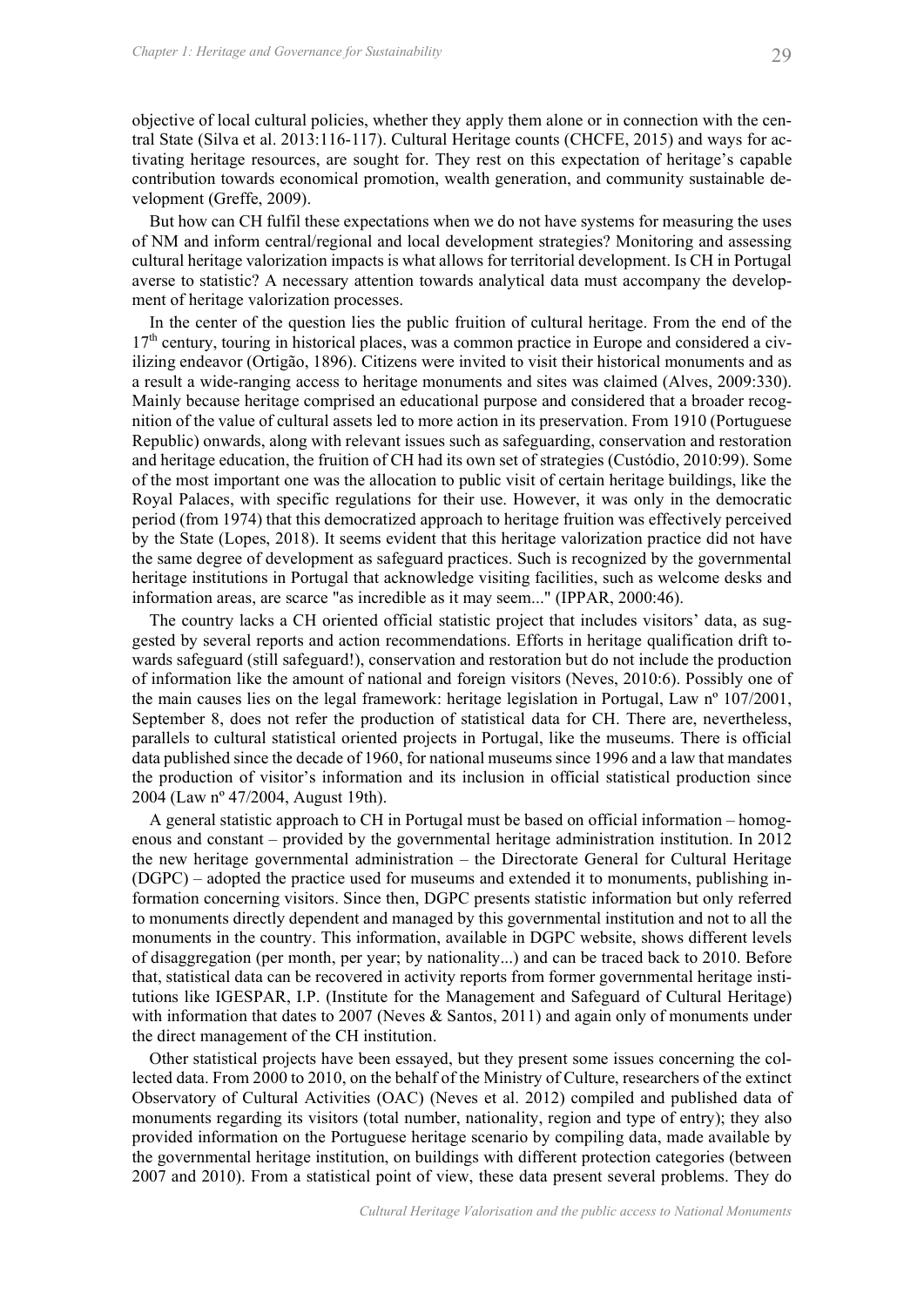not relate to the type of cultural heritage and they do not distinguish NM from the global ensemble; they have a purely administrative logic, considering monuments under specific guardianship

*R. Amoêda, S. Lira & C. Pinheiro (eds.)*<br> **in a defined to the type of cultural heritage and they do not distinguish NM from the global ensem-<br>
ble; they have a purely administrative logic, considering monuments under spe** Another statistic project is presented by Statistics Portugal (INE). It includes the CH domain and since 1986 publishes information on built heritage (INE, 2019). Again, this is not a specific *R. Amoêda, S. Lira* & C. Pinheiro (eds.)<br> **provided** and the type of cultural heritage and they do not distinguish NM from the global ensem-<br>
ble; they have a purely administrative logic, considering monuments under speci tution, DGPC and the Regional Directorates of Culture of the Azores and Madeira (INE, 2019:96).

This aversion to statistic is not the result of a thorough conceptual review on the subject or even a critical reflection. Much needed, it just not exists. Maybe time and the evolution of heritage research will prove this right (Waterton & Watson, 2015), but will always be the result of "not doing" rather than "choosing not to do". And not that several calls for attention hadn't been made, concerning the need to produce cultural heritage statistical data.

In one hand, the European Commission (EU) points out the importance of producing comparable cultural statistics that concur to policy making (OJ, 2018/C460/10). Despite this goal, the EU has not yet succeeded in publishing uniform data at a European level for specifically CH (Bina et al. 2012:288).

Between 2006 and 2010, a Working Group on Culture Statistics (GTEC) consulted with the Portuguese Statistical Council. This group on its exploratory work, noticed the limits of the available information and considered it useful to develop a new survey project. This project was to be inspired in the existing one for museums, and should include "classified buildings (monuments and archaeological sites) that had visitors' control, and consider variables such as visitors (national and foreign); expenditure (total and staff); revenues (total, entries and visitors); staff (in service, paid). GTEC's results reinforced the lack of existing official information on cultural heritage and the need to gather information within a valid methodological framework. On its final recommendation the group proposed a new survey focusing built heritage that included visitors in its surveying dimensions (Neves, 2010:11). This recommendation was well accepted by the Permanent Section of Social Statistics of the Statistical Council (SPES, 2010) and sent to the governmental heritage institution for implementation. Although this was never implemented nor evaluated, this frame is essential for the study developed and presented in this paper.

Can this aversity be changed? The study Da Salvaguarda à Valorização: Os Monumentos *Nacionais de Portugal e a Abertura ao Público*<sup>2</sup> had as one of its main objective to contribute to the implementation of the GTEC recommendation towards the definition of an official statistical project concerning CH. Compliance with European guidelines for cultural statistics was sought for. This study, based on official heritage information provided by DGPC, aimed at the definition of a regular and homogeneous universe to be surveyed; a set of valid email contacts for each monument and at the construction and application of a survey. This study is a first approach to the production of validated statistics for Cultural Heritage in Portugal and explores a wider implementation. and actionatomy assess that has visitos continual and in the unitary of the and the same trance is service, paid). GTEC's results reinforced the lack of existing official informatio interaction and foreign), expenditure (t

Solution and Mondelination and proposal wise of the solution of a survey. This study is a first approach to the production of validated statistics for Cultural Heritage in Portugal and explores a wider implementation.<br>
3. The heritage assets included in the study database were provided by the governmental heritage institutions – DGPC and the Regional Cultural Directorates of the Azores and Madeira – adopting a baseline information source criterion, to be applied in future official CH statistics. The study scope was the entire Portuguese territory, including mainland Portugal and the Autonomous Regions (Azores and Madeira) and included the classified built cultural heritage category of Monuments and the scope was the National Monuments.

The primary research identified 819 NM, 809 located in mainland Portugal, three in the Azores and seven in Madeira. A set of inclusion-oriented criteria was applied to this ensemble, in order to define the study universe; the main criteria was the NM access regime and their possibility to open for visits. With the application of this criteria we were able to consolidate the study's expedition database with 236 monuments that are potentially accessed by visitors.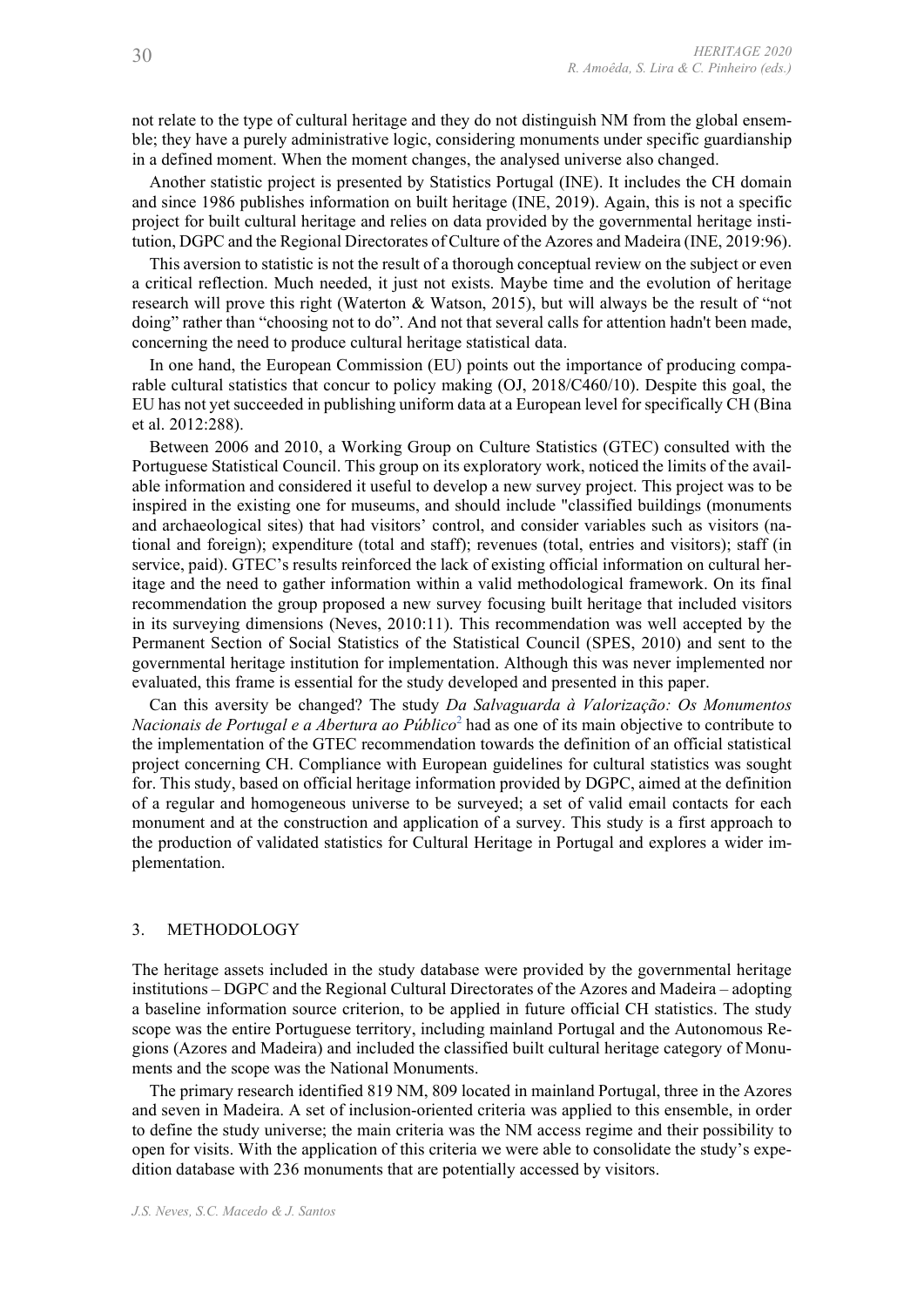In order to comply with the defined objectives a quantitative methodological approach was adopted, through a survey by means of an online, self-administered questionnaire (Neves et al. 2020a:1). This questionnaire was structured in nine analysis dimensions and had 30 questions. The central analysis dimensions were the regional location and distribution of NM, the monuments' entry mode, visitors' access regime and the existing human resources on the monument. The first results of this study were presented earlier (Neves et al. 2020a). Further dimension analysis includes ownership, affectation and management regime, monument's valences and beneficiations.

The questionnaire frame was mainly closed questions with predefined selection options capable of statistical breakdown. A set of open questions was also included in the frame, that enables the gathering of specific individual information such as the name and location of the monuments; the name of the monuments' owner and the name of the monuments' affectation entity as well as the management entity; the name of the monument's responsible person with rank, scholarship level and training background. A qualitative approach was also previewed in the questionnaire with an open question area were the NM was invited to state other opinions and provide additional information.

Field work occurred between August  $30<sup>th</sup>$  and November  $25<sup>th</sup>$  of 2019. The online filling of the questionnaire was complemented with exploratory interviews and contacts with the NM's responsible persons via telephone calls and emails in order to acknowledge the possibility of an answer and its explanation. Recognizing the difficulty of NM in providing responses to the survey and aiming at a broader contribution the questionnaire was resent three times. The first phase of field work allowed for the definition of the final study universe (236 NM). The given answers identified 179 monuments that declared to be visited (75.8% of the initial expedition database). Seven of these monuments indicated that they were closed to visitors mainly due to ongoing renovation works or the need for such. The study's quantitative base of analysis was then consolidated in 172 NM. The questional rains was harmany closed questions was also included in the frame<br>of statistical breakdown. A set of open questions was also included in the frame<br>gathering of specific individual information such as the na Field work occurred between August 30<sup>n</sup> and November 25<sup>n</sup> of 2019. The online filling of the exporements was complemented with exploratory interviews and contacts with the NM's responsible persons with telephone calls a

# 4.1 Characterization of National Monuments in Portugal

Responded to the survey NM of almost all regions of Portugal, except for the Açores, (where the only existing NM part of the work universe, failed to answer). There is a higher level of incidence in the Norte region (43.0%), the Centro region (26.7%) and the Alentejo region (18.0%). A lower level of incidence was observed in the Área Metropolitana de Lisboa (8.1%), in the Algarve

Several monument's typologies were observed (the archaeological sites were not a subject for this survey). Religious buildings are the most observed monuments with an incidence rate of 58.7%; military monuments represent 31.4% of the sample and civil buildings present an incidence rate of only 8.1% and are the least relevant architectural category. Religious monuments, work allowed for the definition of the final study universe (236 NM). The given answers identified<br>179 monuments that declared to be visited (75.8% of the initial expedition database). Seven of<br>these monuments indicated th occur homogenously in mainland Portugal and are located near the Portuguese/Spanish border and obviously relate to the historical context of the country's consolidation and political and administrative affirmation.

In what ownership is concerned the vast majority of NM is public property (75.6%). Only 20.9% are privately owned; there are still shared ownership regimes, but these have a much lesser expression with 3.5% of monuments having shared forms of ownership. In the 36 privately-owned monuments, the biggest owner are religious entities, mainly the catholic church that holds 58.3% of the national monuments' ownership. Other private owners are civil entities (41.6%), mainly foundations with a cultural focus.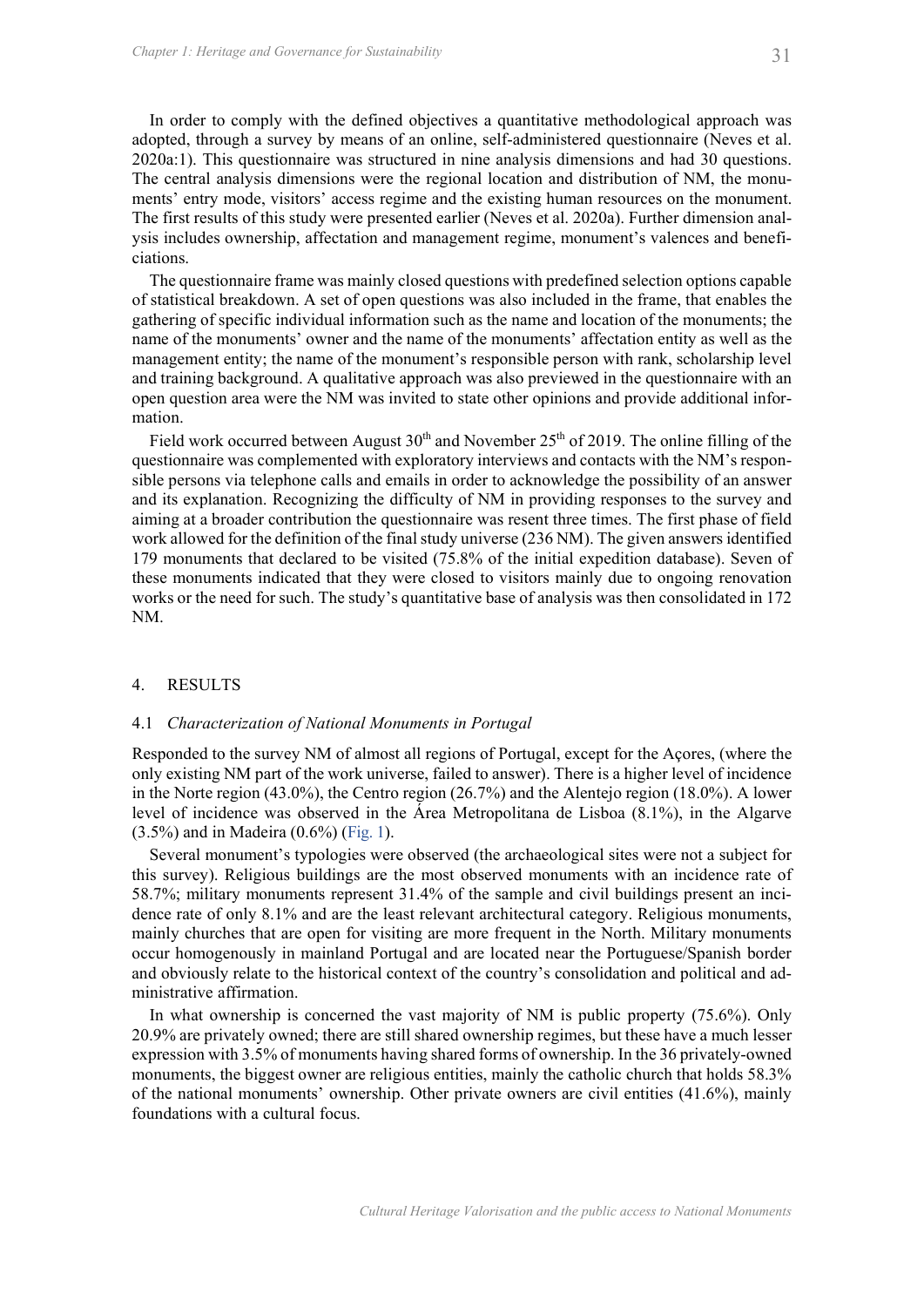

Besides the ownership system or regime, there needs also to be considered an affectation system. Most of the NM (111, 64.5% of the sample) report that, besides ownership, they are affected to several given entities (52 different identities were identified). These affectation entities are mainly also public ones (73.0%) and are either from the Ministry of Culture (49.5%) or the local administration sector with county halls being the affectation entity for 21,6% of NM. With a lesser incidence there are also private affection entities (25.2%) and they are mainly religious ones (24.3%). Shared affectation entities models are nor expressive and represent only 1.8% of the sample. Besides the owners by region (NUTS II) (n=172) (OPAC, IMNP, 2019)<br>
Besides the comesning system or regime, there needs also to be considered an affectation sys-<br>
n. Most of the NM (111, 64.3% of the sample) report that, b

tem. Most of the NM (111, 64.2%) of the sample) report that, bestess ownerslip, they a aftected in evidential conversions to several given entities (52 different identities were identified). These affectation entities are CH management was also surveyed. Management is provided mostly by the affectation entities (52.9%) but 33.7% of NM are directly managed by their owner and 13.4% refer to other manageprivate and public ones. The private sector represents 60.9% of the NM private management, mainly religious entities. On the other hand, public entities account for 34.8% of heritage other management entities and are mostly local authorities, like city halls, that tend to assume heritage management duties.

claimed to have been the subject of at least one type of beneficiation work in the last 10 years.

Besides being cultural assets to be visited, 47.7% of NM have museums or interpretation units in their premises which enables a broader visitor's approach to the monument.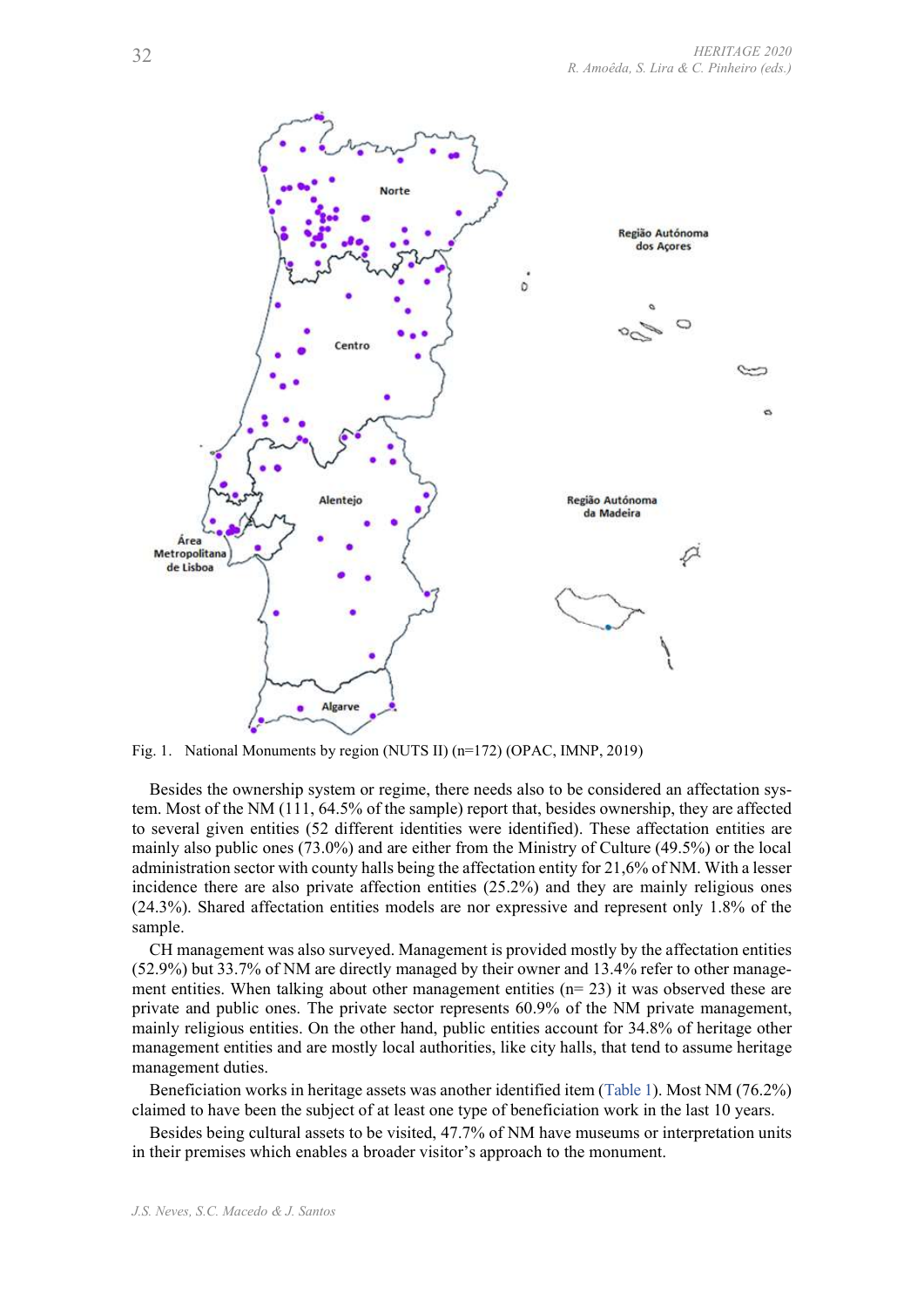| Table 1. | Characterization of NM (2018) |  |
|----------|-------------------------------|--|
|          |                               |  |

| Chapter 1: Heritage and Governance for Sustainability                                                                                                                                                                                                                                                                                                                                          |               | 33            |
|------------------------------------------------------------------------------------------------------------------------------------------------------------------------------------------------------------------------------------------------------------------------------------------------------------------------------------------------------------------------------------------------|---------------|---------------|
|                                                                                                                                                                                                                                                                                                                                                                                                |               |               |
| The monument's human resources structure relies on a multiple and variable composition that<br>includes a total staff of 1377 trainees, fellows and volunteers but a permanent staff is the principal<br>feature, with a percentage of 61.7% of the monuments' HR structure. Nevertheless, other staff<br>composition is still relevant.                                                       |               |               |
| Table 1. Characterization of NM (2018)                                                                                                                                                                                                                                                                                                                                                         |               |               |
| <b>Indicator</b>                                                                                                                                                                                                                                                                                                                                                                               | <b>Number</b> | $\frac{0}{0}$ |
| NM with beneficiation works in the last 10 years                                                                                                                                                                                                                                                                                                                                               | 131           | 76.2          |
| NM with museum or interpretation unit *                                                                                                                                                                                                                                                                                                                                                        | 82            | 47.7          |
| Total staff (including volunteers and trainees)                                                                                                                                                                                                                                                                                                                                                | 1377          |               |
| Of which permanent Staff                                                                                                                                                                                                                                                                                                                                                                       | 849           | 61.7          |
| $(n=172)$<br>Source: OPAC. IMNP, 2019<br>Note: *Multiple answer question meaning that some monuments that have museum unit may also have, but not necessarily,<br>interpretation unit.<br>Among the NM that have had works in the last 10 years ( $n=131$ , as we can see in Table 1),<br>exhibition facilities $(38.2\%)$ and interpretation units $(21.4\%)$ have been a main focus of monu- |               |               |
| ment's beneficiation works, but with lesser relevance than conservation and restoration, that still                                                                                                                                                                                                                                                                                            |               |               |
| represent most interventions (87.0%). A shift towards public fruition is also visible in the type on<br>beneficiation works done in the last ten years with concerns towards monuments' accessibility                                                                                                                                                                                          |               |               |
| (42.7%) and the availability of visitor-oriented services (cafeterias, shops, welcome desks, toilet<br>facilities, with 39.7%).                                                                                                                                                                                                                                                                |               |               |
| This reflects on the roles assumed by NM and a variety of functions is observed in 65.7% of                                                                                                                                                                                                                                                                                                    |               |               |
| the monuments. A museological role is claimed in 41.3% of the analyzed cases and other identi-<br>fied roles are shops, educational services (28.5%), interpretation (20.3%) and documentation fa-<br>cilities (16.3%), bar/cafeteria (16.3% also) and technical laboratories (9.3%).                                                                                                          |               |               |
| It was also possible to identify that the monuments responsible persons – the heritage managers                                                                                                                                                                                                                                                                                                |               |               |
| $-$ are mainly higher and advanced educated technicians, especially in the Humanities ( $n = 96$ )                                                                                                                                                                                                                                                                                             |               |               |

exhibition facilities (38.2%) and interpretation units (21.4%) have been a main focus of monument's beneficiation works, but with lesser relevance than conservation and restoration, that still represent most interventions (87.0%). A shift towards public fruition is also visible in the type on beneficiation works done in the last ten years with concerns towards monuments' accessibility (42.7%) and the availability of visitor-oriented services (cafeterias, shops, welcome desks, toilet interpretation unit.<br>
Among the NM that have had works in the last 10 years (n=131, as we can see in Table 1),<br>
Among the NM that have had works in the last 10 years (21.4%) have been a main focus of monu-<br>
meri's benefic Among the NM that have had works in the last 10 years (n= 131, as we can see in Table 1),<br>exhibition facilities (38.2%) and interpretation units (21.4%) have been a main focus of monu-<br>ement's heneficiation works, but wit extinuour actionuse (so.2%) and imeriperiation units (21.4%) have over a nami occurs or monument's beneficiation works, but with lesser relevance than conservation and restoration, that still represent most interventions

# 4.2 Public access and visitors

| beneficiation works done in the last ten years with concerns towards monuments' accessibility<br>(42.7%) and the availability of visitor-oriented services (cafeterias, shops, welcome desks, toilet<br>facilities, with 39.7%).<br>This reflects on the roles assumed by NM and a variety of functions is observed in 65.7% of<br>the monuments. A museological role is claimed in 41.3% of the analyzed cases and other identi-<br>fied roles are shops, educational services (28.5%), interpretation (20.3%) and documentation fa-<br>cilities (16.3%), bar/cafeteria (16.3% also) and technical laboratories (9.3%).<br>It was also possible to identify that the monuments responsible persons - the heritage managers<br>- are mainly higher and advanced educated technicians, especially in the Humanities ( $n = 96$ ,<br>which represents 72.2% of the sample) with emphasis on Arts (42.7%), Philosophy, Ethics and |               |               |
|--------------------------------------------------------------------------------------------------------------------------------------------------------------------------------------------------------------------------------------------------------------------------------------------------------------------------------------------------------------------------------------------------------------------------------------------------------------------------------------------------------------------------------------------------------------------------------------------------------------------------------------------------------------------------------------------------------------------------------------------------------------------------------------------------------------------------------------------------------------------------------------------------------------------------------|---------------|---------------|
| Religion (39.6%) and History and Archaeology (14.6%).                                                                                                                                                                                                                                                                                                                                                                                                                                                                                                                                                                                                                                                                                                                                                                                                                                                                          |               |               |
| 4.2 Public access and visitors                                                                                                                                                                                                                                                                                                                                                                                                                                                                                                                                                                                                                                                                                                                                                                                                                                                                                                 |               |               |
| Most NM (71.5%) are permanently open all year long (Table 2). Those that are not open all year<br>long have occasional opening regimes (18.6%) or unrestricted access (9.9%).<br>Concerning data on opening, the results show that 71.5% of NMs control their visitors' access,<br>but there are still 28.5% of monuments that responded they did not control their visitor's attend-<br>ance.                                                                                                                                                                                                                                                                                                                                                                                                                                                                                                                                 |               |               |
| Table 2. NM by public access (2018)                                                                                                                                                                                                                                                                                                                                                                                                                                                                                                                                                                                                                                                                                                                                                                                                                                                                                            |               |               |
| <b>Indicator</b>                                                                                                                                                                                                                                                                                                                                                                                                                                                                                                                                                                                                                                                                                                                                                                                                                                                                                                               | <b>Number</b> | $\frac{0}{0}$ |
| NM permanently open in a yearly basis                                                                                                                                                                                                                                                                                                                                                                                                                                                                                                                                                                                                                                                                                                                                                                                                                                                                                          | 123           | 71.5          |
| NM with occasional open access                                                                                                                                                                                                                                                                                                                                                                                                                                                                                                                                                                                                                                                                                                                                                                                                                                                                                                 | 32            | 18.6          |
| NM with unrestricted access                                                                                                                                                                                                                                                                                                                                                                                                                                                                                                                                                                                                                                                                                                                                                                                                                                                                                                    | 17            | 9.9           |
| NM with visitors' control                                                                                                                                                                                                                                                                                                                                                                                                                                                                                                                                                                                                                                                                                                                                                                                                                                                                                                      | 123           | 71.5          |
| Of which with payed acess                                                                                                                                                                                                                                                                                                                                                                                                                                                                                                                                                                                                                                                                                                                                                                                                                                                                                                      | 89            | 72.4          |
| With free admittance                                                                                                                                                                                                                                                                                                                                                                                                                                                                                                                                                                                                                                                                                                                                                                                                                                                                                                           | 34            | 27.6          |

 $(n=172)$ 

Source: OPAC. IMNP, 2019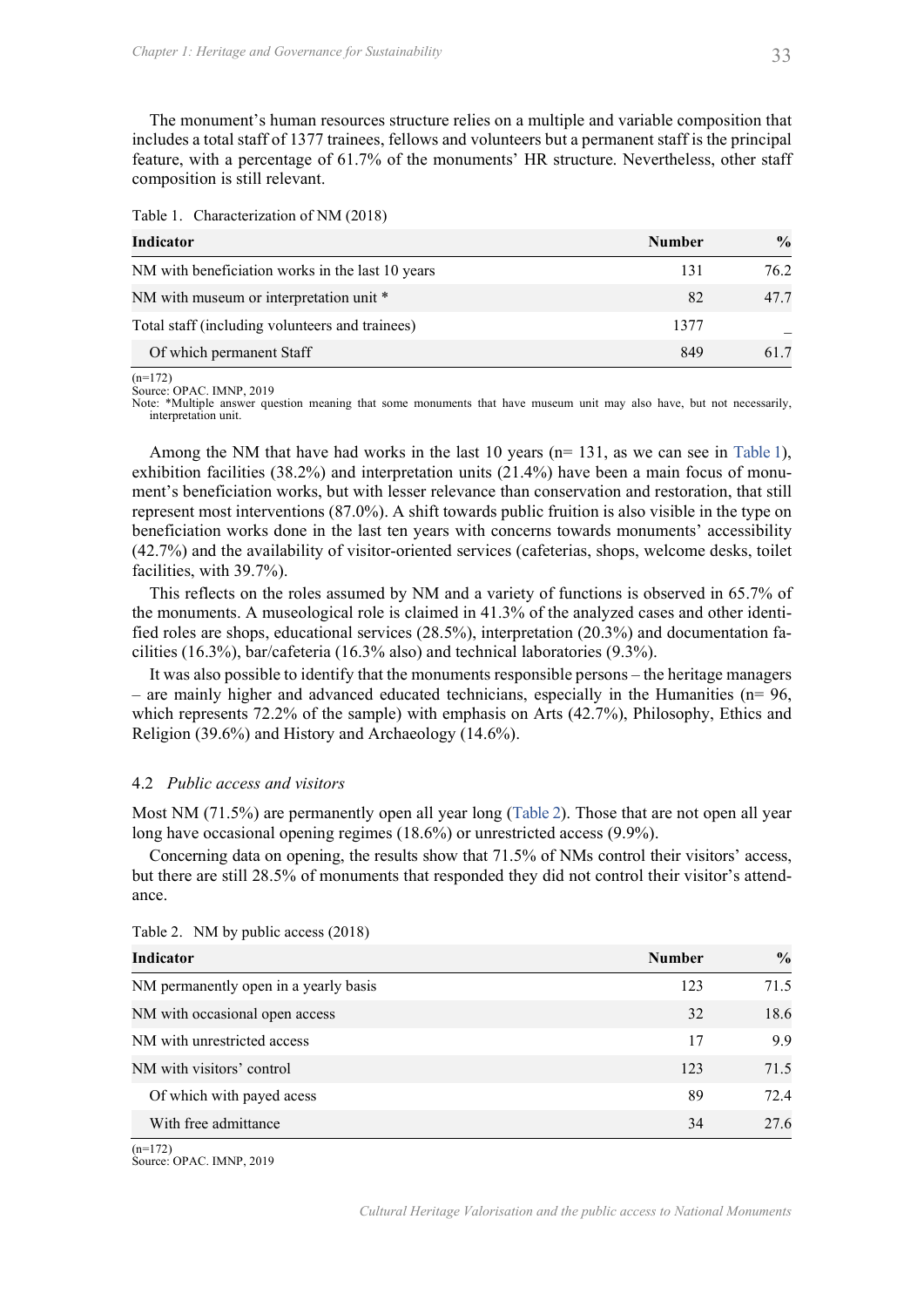Based on monuments that effectively control their attendance, 72.4% of the NM refer that to enter in their premises you must pay a ticket, but still 27.6% remain free of charge in what entries are ERITAGE 2020<br>
R. Amoêda, S. Lira & C. Pinheiro (eds.)<br>
Based on monuments that effectively control their attendance, 72.4% of the NM refer that to enter<br>
in their premises you must pay a ticket, but still 27.6% remain free ments are owned or managed by public or private entities, but the incidence is lower amongst Based on monuments that effectively control their attendance, 72.4% of the NM refer that to enter<br>in their premises you must pay a ticket, but still 27.6% remain free of charge in what entries are<br>concerned (Table 3). Ent on public managed monuments that we observe either the highest incidence of payed fees (Ministry of Culture with 84.4%) and the lowest one as well (municipalities with 57.6%). Within the privately managed monuments, religious organizations represent the most important entity (75.8%). The state of entrance according to the sector and the management entity of Entrance and the material in the mericular to the more corresponding to the sector of the material concerned (Table 3). Entrance frees (tickets or R. Amoéda, S. Lira & C. Pinherio (eds.)<br>
MERITAGE 2020<br>
MONUMENT state defectively control their attendance, 72.4% of the NM refer that to enter<br>
isses you must pay a ticket, but still 27.6% remain free of charge in what

| 34            |                          | R. Amoêda, S. Lira & C. Pinheiro (eds.)                                                                                                                                                                                                                                                                                                                                                                                                                                                                                                                                                                                                                                                                                                                                                                         |      | HERITAGE 2020  |
|---------------|--------------------------|-----------------------------------------------------------------------------------------------------------------------------------------------------------------------------------------------------------------------------------------------------------------------------------------------------------------------------------------------------------------------------------------------------------------------------------------------------------------------------------------------------------------------------------------------------------------------------------------------------------------------------------------------------------------------------------------------------------------------------------------------------------------------------------------------------------------|------|----------------|
|               |                          | Based on monuments that effectively control their attendance, 72.4% of the NM refer that to enter<br>in their premises you must pay a ticket, but still 27.6% remain free of charge in what entries are<br>concerned (Table 3). Entrance fees (tickets or other methods) are mainly applied, whether monu-<br>ments are owned or managed by public or private entities, but the incidence is lower amongst<br>public managed monuments than on private ones (71.6% and 74.5% respectively). However, is<br>on public managed monuments that we observe either the highest incidence of payed fees (Min-<br>istry of Culture with 84.4%) and the lowest one as well (municipalities with 57.6%). Within the<br>privately managed monuments, religious organizations represent the most important entity (75.8%). |      |                |
| <b>Sector</b> | <b>Management entity</b> | Table 3. Modality of entrance according to the sector and the management entity (% in row)<br>Paid entrance $(\% )$ Free entrance $(\% )$                                                                                                                                                                                                                                                                                                                                                                                                                                                                                                                                                                                                                                                                       |      | <b>Number</b>  |
|               | Ministry of Culture      | 84.4                                                                                                                                                                                                                                                                                                                                                                                                                                                                                                                                                                                                                                                                                                                                                                                                            | 15.6 | 32             |
|               | Municipalities           | 57.6                                                                                                                                                                                                                                                                                                                                                                                                                                                                                                                                                                                                                                                                                                                                                                                                            | 42.4 | 33             |
| <b>Public</b> | Other public entities    | 77.8                                                                                                                                                                                                                                                                                                                                                                                                                                                                                                                                                                                                                                                                                                                                                                                                            | 22.2 | 9              |
|               | <b>Total public</b>      | 71.6                                                                                                                                                                                                                                                                                                                                                                                                                                                                                                                                                                                                                                                                                                                                                                                                            | 28.4 | 74             |
|               | Religious organizations  | 75.8                                                                                                                                                                                                                                                                                                                                                                                                                                                                                                                                                                                                                                                                                                                                                                                                            | 24.2 | 33             |
| Private       | Other private entities   | 71.4                                                                                                                                                                                                                                                                                                                                                                                                                                                                                                                                                                                                                                                                                                                                                                                                            | 28.6 | 14             |
|               | <b>Total private</b>     | 74.5                                                                                                                                                                                                                                                                                                                                                                                                                                                                                                                                                                                                                                                                                                                                                                                                            | 25.5 | 47             |
|               | <b>Shared management</b> | 50.0                                                                                                                                                                                                                                                                                                                                                                                                                                                                                                                                                                                                                                                                                                                                                                                                            | 50.0 | $\overline{2}$ |
| Total         |                          | 72.4                                                                                                                                                                                                                                                                                                                                                                                                                                                                                                                                                                                                                                                                                                                                                                                                            | 27.6 | 123            |
| in 2018.      | Source: OPAC. IMNP, 2019 | The total number of visitors obtained in the valid answers in 2018 was nearly 12 million (Table 4).<br>Most visitors are foreign and represent 68.2% of the total number of visitors in NM in Portugal                                                                                                                                                                                                                                                                                                                                                                                                                                                                                                                                                                                                          |      |                |
|               | Table 4. Visitors (2018) |                                                                                                                                                                                                                                                                                                                                                                                                                                                                                                                                                                                                                                                                                                                                                                                                                 |      |                |
| Indicator     |                          | <b>Number</b>                                                                                                                                                                                                                                                                                                                                                                                                                                                                                                                                                                                                                                                                                                                                                                                                   |      | $\frac{0}{0}$  |
|               | Total number of visitors | 11,964,728                                                                                                                                                                                                                                                                                                                                                                                                                                                                                                                                                                                                                                                                                                                                                                                                      |      |                |
|               | Foreign visitors         | 8,164,538                                                                                                                                                                                                                                                                                                                                                                                                                                                                                                                                                                                                                                                                                                                                                                                                       |      | 68.2           |
| School groups |                          | 315,885                                                                                                                                                                                                                                                                                                                                                                                                                                                                                                                                                                                                                                                                                                                                                                                                         |      | 2.6            |
|               | With free admittance     | 1,841,998                                                                                                                                                                                                                                                                                                                                                                                                                                                                                                                                                                                                                                                                                                                                                                                                       |      | 15.4           |

|                                 | <b>Total public</b>                                                                                                                                                                                                                                                                                                                                                                                                                                                                                                                                                                                                                                                                                                                                                                                                                                                                                                                           | 71.6          | 28.4 | 74             |
|---------------------------------|-----------------------------------------------------------------------------------------------------------------------------------------------------------------------------------------------------------------------------------------------------------------------------------------------------------------------------------------------------------------------------------------------------------------------------------------------------------------------------------------------------------------------------------------------------------------------------------------------------------------------------------------------------------------------------------------------------------------------------------------------------------------------------------------------------------------------------------------------------------------------------------------------------------------------------------------------|---------------|------|----------------|
|                                 | Religious organizations                                                                                                                                                                                                                                                                                                                                                                                                                                                                                                                                                                                                                                                                                                                                                                                                                                                                                                                       | 75.8          | 24.2 | 33             |
| Private                         | Other private entities                                                                                                                                                                                                                                                                                                                                                                                                                                                                                                                                                                                                                                                                                                                                                                                                                                                                                                                        | 71.4          | 28.6 | 14             |
|                                 | <b>Total private</b>                                                                                                                                                                                                                                                                                                                                                                                                                                                                                                                                                                                                                                                                                                                                                                                                                                                                                                                          | 74.5          | 25.5 | 47             |
|                                 | <b>Shared management</b>                                                                                                                                                                                                                                                                                                                                                                                                                                                                                                                                                                                                                                                                                                                                                                                                                                                                                                                      | 50.0          | 50.0 | $\overline{2}$ |
| <b>Total</b>                    |                                                                                                                                                                                                                                                                                                                                                                                                                                                                                                                                                                                                                                                                                                                                                                                                                                                                                                                                               | 72.4          | 27.6 | 123            |
|                                 | Source: OPAC. IMNP, 2019                                                                                                                                                                                                                                                                                                                                                                                                                                                                                                                                                                                                                                                                                                                                                                                                                                                                                                                      |               |      |                |
| in 2018.                        | The total number of visitors obtained in the valid answers in 2018 was nearly 12 million (Table 4).<br>Most visitors are foreign and represent 68.2% of the total number of visitors in NM in Portugal<br>Table 4. Visitors (2018)                                                                                                                                                                                                                                                                                                                                                                                                                                                                                                                                                                                                                                                                                                            |               |      |                |
| Indicator                       |                                                                                                                                                                                                                                                                                                                                                                                                                                                                                                                                                                                                                                                                                                                                                                                                                                                                                                                                               | <b>Number</b> |      | $\frac{0}{0}$  |
|                                 | Total number of visitors                                                                                                                                                                                                                                                                                                                                                                                                                                                                                                                                                                                                                                                                                                                                                                                                                                                                                                                      | 11,964,728    |      |                |
|                                 | Foreign visitors                                                                                                                                                                                                                                                                                                                                                                                                                                                                                                                                                                                                                                                                                                                                                                                                                                                                                                                              | 8,164,538     |      | 68.2           |
| School groups                   |                                                                                                                                                                                                                                                                                                                                                                                                                                                                                                                                                                                                                                                                                                                                                                                                                                                                                                                                               | 315,885       |      | 2.6            |
|                                 | With free admittance                                                                                                                                                                                                                                                                                                                                                                                                                                                                                                                                                                                                                                                                                                                                                                                                                                                                                                                          | 1,841,998     |      | 15.4           |
| In guided tour                  |                                                                                                                                                                                                                                                                                                                                                                                                                                                                                                                                                                                                                                                                                                                                                                                                                                                                                                                                               | 908,445       |      | 7.6            |
| $(n=103 \text{ valid answers})$ | Source: OPAC. IMNP, 2019                                                                                                                                                                                                                                                                                                                                                                                                                                                                                                                                                                                                                                                                                                                                                                                                                                                                                                                      |               |      |                |
|                                 | Other visitors came in school groups that are less expressive in the overall picture with 2.6%.<br>Furthermore 15.4% of all visitors entered the monuments with free admittance.<br>In most NM, visiting can be done in different ways, according to the visitor wishes. Neverthe-<br>less, 29.3% of these monuments apply exclusively a guided tour system and these guided tours<br>corresponded to 7.6% of all visits done in the NM in 2018.<br>According to the answers given by the monuments that have visitors' control, five visitors'<br>echelons were established: Very Large – more than 500,000 visitors per year; Large – between<br>100,000 and 499,999; Small – between 10,000 and 99,999; Very Small – less than 9,999 (Table 5).<br>Most NM have Very Small (39.0%) and Small levels (25.2%) of visitors. Only 3.3% have very<br>large levels of visitors (four monuments in 2018) and 16.3% have Large levels of visitors. |               |      |                |

School groups<br>
315,885 2.6<br>
With free admittance<br>
11,841,998 315,885 2.6<br>
11,841,998 15.4<br>
19,200 908,445 7.6<br>
(grad) saltamesca)<br>
Other visitors came in school groups that are less expressive in the overall picture with According to the answers given by the monuments that have visitors' control, five visitors' echelons were established: Very Large – more than 500,000 visitors per year; Large – between Most NM have Very Small (39.0%) and Small levels (25.2%) of visitors. Only 3.3% have very large levels of visitors (four monuments in 2018) and 16.3% have Large levels of visitors.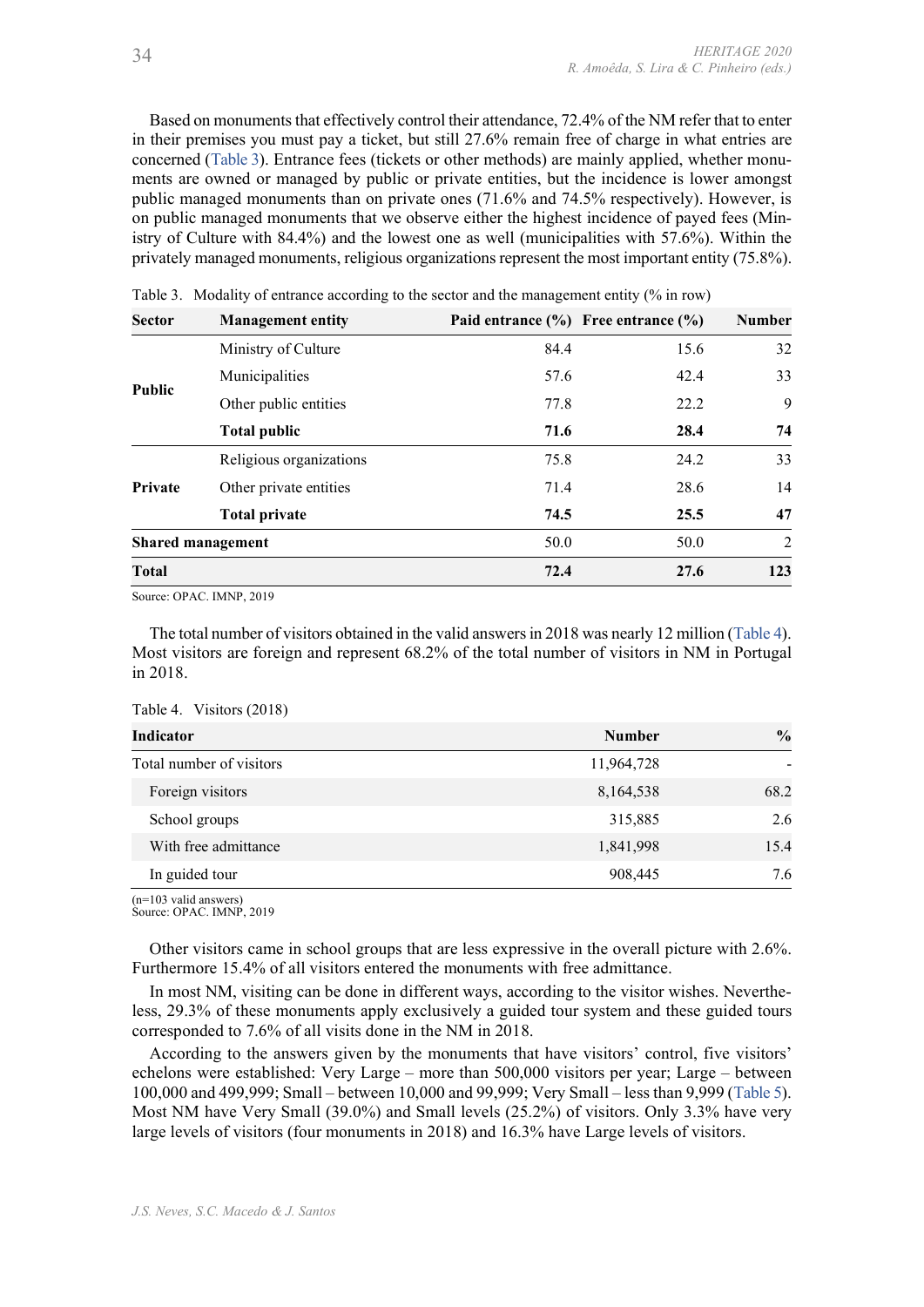| Chapter 1: Heritage and Governance for Sustainability                                                                                                                                                                                                                                                                                                                                                                                                                                                                                                                               |                | 35            |
|-------------------------------------------------------------------------------------------------------------------------------------------------------------------------------------------------------------------------------------------------------------------------------------------------------------------------------------------------------------------------------------------------------------------------------------------------------------------------------------------------------------------------------------------------------------------------------------|----------------|---------------|
|                                                                                                                                                                                                                                                                                                                                                                                                                                                                                                                                                                                     |                |               |
| Table 5. NM by visitors' echelons (2018)                                                                                                                                                                                                                                                                                                                                                                                                                                                                                                                                            |                |               |
| Echelon                                                                                                                                                                                                                                                                                                                                                                                                                                                                                                                                                                             | <b>Number</b>  | $\frac{0}{0}$ |
| Very Large                                                                                                                                                                                                                                                                                                                                                                                                                                                                                                                                                                          | $\overline{4}$ | 3.3           |
| Large                                                                                                                                                                                                                                                                                                                                                                                                                                                                                                                                                                               | 20             | 16.3          |
| Small                                                                                                                                                                                                                                                                                                                                                                                                                                                                                                                                                                               | 31             | 25.2          |
| Very Small                                                                                                                                                                                                                                                                                                                                                                                                                                                                                                                                                                          | 48             | 39.0          |
| No answer                                                                                                                                                                                                                                                                                                                                                                                                                                                                                                                                                                           | 20             | 16.2          |
| $(n=123)$<br>Source: OPAC. IMNP, 2019<br>Legend: Very Large – more than 500,000 visitors per year; Large – between 100,000 and 499,999; Small – between 10,000 and<br>99,999; Very Small – less than 9,999                                                                                                                                                                                                                                                                                                                                                                          |                |               |
| Data from 2017 was also collected allowing a comparative perspective on the affluence of<br>visitors of both years. In 2018 the NM in Portugal had more visitors than in the previous year –<br>780,927. This was verified in foreign visitors (more 362,810), school groups (more 81,303) and<br>in free admittances (more 67,312). Despite this increase, the percentage of foreign visitors in the<br>overall total downsized in 2018 to 68.2% (in 2017 it represented 69.8%). Still, foreign visitors,<br>represent the largest bulk of Portuguese National Monuments visitors. |                |               |
| ARE NATIONAL MONUMENTS TRULY AVERSE TO STATISTICS?<br>5.                                                                                                                                                                                                                                                                                                                                                                                                                                                                                                                            |                |               |
| We can argue that this aversion reflects the need for an internal observation within the monuments<br>themselves about their practices. The built cultural heritage universe is very heterogenous whether<br>in types of buildings or in the conditions to its fruition. Monuments are not used to collect data                                                                                                                                                                                                                                                                     |                |               |

We can argue that this aversion reflects the need for an internal observation within the monuments themselves about their practices. The built cultural heritage universe is very heterogenous whether in types of buildings or in the conditions to its fruition. Monuments are not used to collect data nor prepared to do so; this study provided some monuments with the first tools to start that data collection, with a frame that can be used from now on. Some of them answered a survey for the first time. Also, the amount of necessary telephone contacts that were established in order to help monuments to answer the questionnaire demonstrates this inexperience. The lack of official guidelines towards data collection is confirmed by this study and does not help for a common definition of an information framework that can be applied in a wide range and include classification categories other than the National Monuments. Follow the set winds and the method of the set where the type of the type stress in the network of the type of the type of the type of the type of the type of the type of the type overall total downsized in 2018 to 68.2% ( 5. ARE NATIONAL MONUMENTS TRULY AVERSE TO STATISTICS?<br>We can argue that this aversion reflects the need for an internal observation within the monuments<br>themselves about their practices. The built cultural heritage univers

There is a tendency for monuments to operate in a similar way, for instance by adopting a permanent opening system, but that is still dependent on the decision-making process within the tion changes only when monuments are put together under the same affectation unit or management system but remains as an individual heritage valorisation practice.

This seems to be relevant when considering that all the country has National Monuments, of different types and categories that could be understood as a heritage unit and thus reinforcing the

National Monuments are not averse to visitors. Nearly twelve million people visited this heritage in 2018. In France, for instance, in the same year the National Monuments (nearly 100 monuments that are visited under the guard of the *Centre des Monument Nationaux*) received the record number of 10.2 million visitors (CMN, Communiqué de presse, le 2 janvier 2019). In England, the total number of visitors to English Heritage staffed sites in 2018/2019 was approximately 6.4 million visitors (English Heritage Annual Report, 2017/2018:17). Although these universes have different analysis units, they can be used as a referential source and in that perspective the numbers of Portuguese National Monuments visitors are not to be ignored. Further and more detailed attention must be paid to this particular heritage unit.

This study contributes to the dissemination of practices that can lead to a different performance from the NM. This can only be effective if this data collection has a regularity over time. This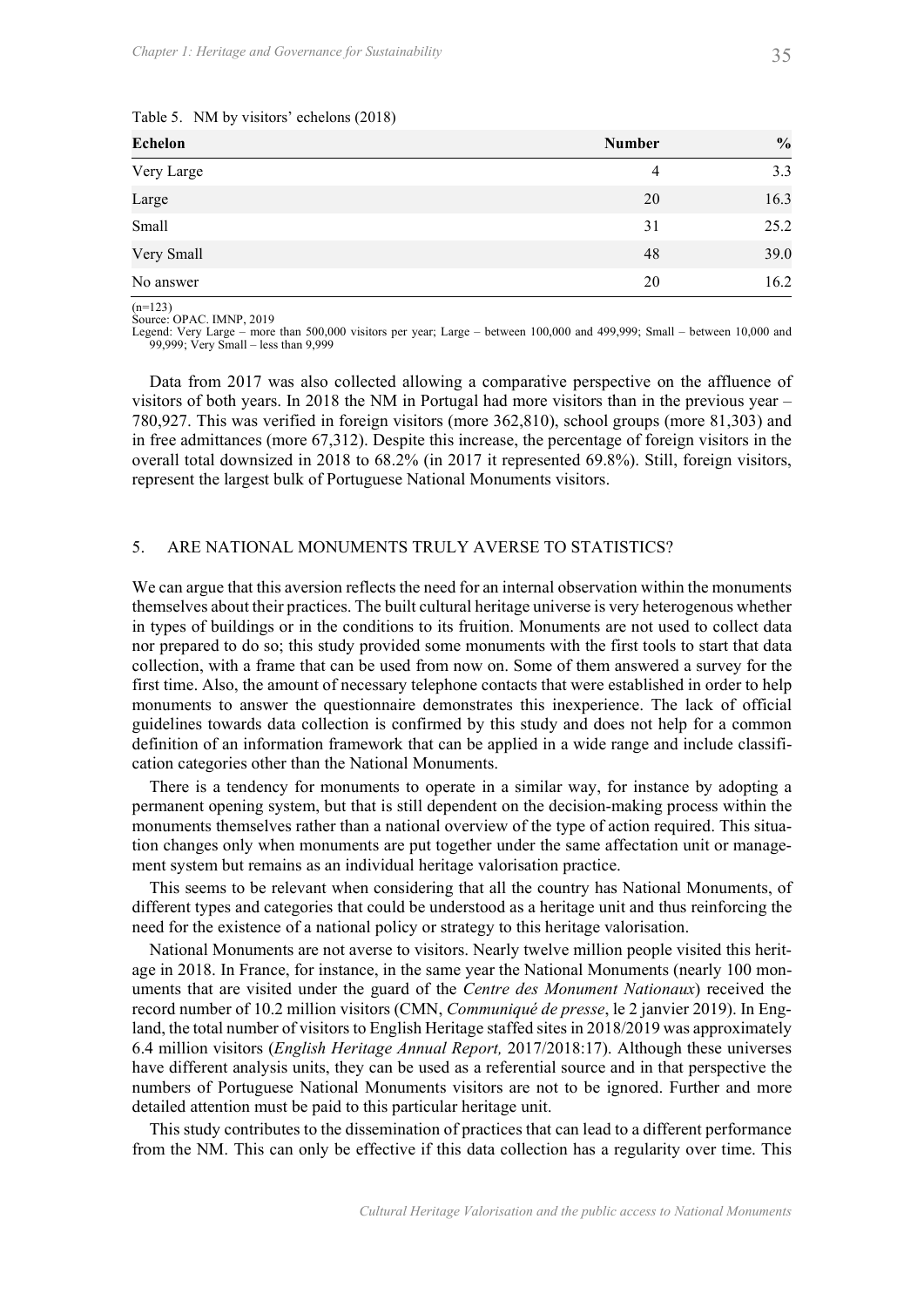means that data must be updated in regular intervals, including not only other NM and thus enlarging the surveyed universe but also changes that occurred in the already surveyed ones. An official and national approach is the recommended course of action; adopting and improving already existing models like the extended model of production and dissemination of statistical information on the museological reality in Portugal in place in 2000-2012 that articulates research HERITAGE 2020<br>
means that data must be updated in regular intervals, including not only other NM and thus en-<br>
larging the surveyed universe but also changes that occurred in the already surveyed ones. An<br>
official and nat

*R. Amoêda, S. Lira & C. Pinheiro (eds.)*<br>
R. Amoêda, S. Lira & C. Pinheiro (eds.)<br> **Example be surveyed universe but also changes that occurred in the already surveyed ones. An<br>
dictial and national approach is the recomm** public access and represent an advance in several essential conditions to a future official project to operate within the National Statistic: an expedition database; the review of concepts and the dimension to be surveyed. An answering routine was established, and protocols were defined in order to a more effective information gathering, aiming for a regular annual updating and the 3.6<br> *R. Amoéda, S. Lira* & *C. Pinheiro* (eds.)<br> **means that data must be updated in regular intervals, including not only other NM and thus en-<br>
larging the surveyed universe but also changes that occurred in the alread** them to position themselves amongst the overall sample and promote knowledge of this reality amongst technicians and stakeholders. 36<br>  $R. Anodela, S. Lira \& C. Pinkero (ed.)$ <br>  $R. Anodela, S. Lira \& C. Pinkero (ed.)$ <br>
Intergrig the surveyed universe but also changes that cocurred in the already surveyed ones. An<br>
difficial and national approach is the recommended course of action; ado

In 2020 OPAC proceeded to an information update collecting data from 2019, as well as bringing up to date information from 2017 and 2018. This update included impacts on National Mon-2020b).

However, more knowledge is necessary on other uses of CH, mainly local inhabitants, services, and uses from the communities. OPAC will continue to research on Cultural Heritage and publish information on a regular basis, demonstrating that CH is not averse to statistical data.

# ENDNOTES

- <sup>1</sup> The Portuguese Observatory on Cultural Activities (OPAC), is a research unit created in December 2018 at the ISCTE-University Institute of Lisbon, within the framework of the Centre for Research and Studies in Sociology, which is the responsible institution for its scientific coordination and functioning. Available at https://www.opac.cies.iscte-iul.pt/the-opac.
- <sup>2</sup> From Safeguard to Valorisation: National Monuments in Portugal and Public Access. More information about this innovative study is available at https://www.opac.cies.iscte-iul.pt/monumentos-nacionais-publico.

# LEGISLATION

- Council of Europe Framework Convention on the Value of Cultural Heritage for Society (Faro Convention), Faro, October  $27<sup>th</sup> 2005$ .
- Council conclusions on the Work Plan for Culture 2019-2022 (2018/C 460/10), Official Journal of the European Union C460, vol. 61.
- Law n.º 107/2001, September 8th, Diário da República, Série I-A, n.º209 from 8-9-2001 (Cultural Heritage protection and valorisation policy and regime).
- Law n.º 47/2004, August 19th, Diário da República, Série I-A, n.º 195 from 2004-08-19 (Portuguese Museums Law).

# REFERENCES

- Alves, A. N. (2009). Ramalho Ortigão e o Culto dos Monumentos Nacionais no Século XIX. Lisboa: Facul-
- Council of Europe Franswork Convention on the Value of Cultural Heritage for Society (Faro Convention),<br>
Franc, October 27<sup>8</sup> 2005.<br>
Term, October 27<sup>8</sup> 2005.<br>
Term, October 27<sup>8</sup> 2005.<br>
Dependent on the Work. Plan for Cu in Sociology, which is the responsible institution for its scientific coordination and function Suble at https://www.opac.ciss.isde-iul.pl/tho-opac.<br>
the la https://www.opac.ciss.isde-iul.pl/tho-opac.<br>
Horom Safeguard to V Bina, V., Chantepie, P., Deroin, V. Frank, G., Kommel, K. Kotynek, J & Robin, P. (2012). ESSnet-CUL-TURE European Statistical System Network on Culture Final Report. Louxembourg: ESSnet-Culture Project & European Commission, Eurostat. EGISLATION<br>
uncell of Europe Framework Convention on the Value of Cultural Heritage for Society (Faro Convention),<br>
Fram, October 27<sup>th</sup> 2005.<br>
Stra. October 27<sup>th</sup> 2005.<br>
uncell conclusters and the Bu-policy and the Bu-po

CHCFE Consortium (2015). Cultural Heritage Counts for Europe Full Report. Available at https://www.eu-<br>ropanostra.org/our-work/policy/cultural-heritage-counts-europe/ [Accessed 6 July 2020]

Choay, F. (2000). A Alegoria do Património. Lisboa: Edições 70.